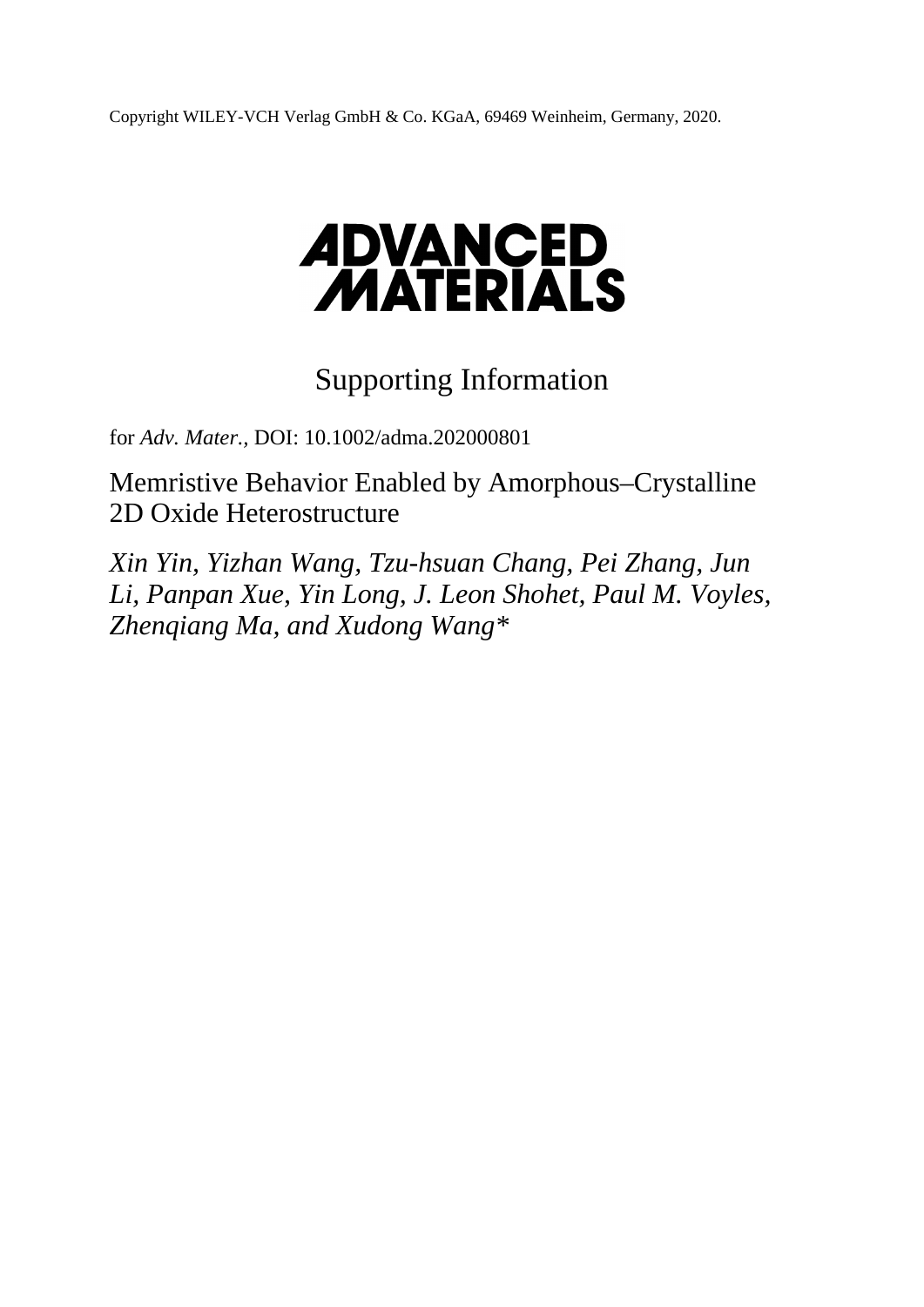Copyright WILEY-VCH Verlag GmbH & Co. KGaA, 69469 Weinheim, Germany, 2020.

### Supporting Information

#### **Memristive Behavior Enabled by Amorphous-Crystalline Two Dimensional Oxide Heterostructure**

*Xin Yin, Yizhan Wang, Tzu-hsuan Chang, Pei Zhang, Jun Li, Panpan Xue, Yin Long, J. Leon Shohet, Paul M. Voyles, Zhenqiang Ma, Xudong Wang\**

#### **S1. Experiment section**

ZnO nanosheets were synthesized at water-air interface by our reported method.<sup>[1]</sup> 1 cm x 1 cm  $SiO<sub>2</sub>$  (thickness: 50 nm) coated Si substrate was used to transfer the ZnO nanosheets by scooping at the surface of the solution, *i.e.*, simply dipping the substrate into the solution and then lifting. Excess liquid was immediately removed from the substrate surface by filter paper absorption, and then dried at room temperature in controlled environment.

#### **S1.2. Characterization**

A Zeiss LEO 1530 field-emission scanning electron microscope was used to study the morphologies of the nanosheets. Atomic force microscopy (AFM) tomography images were obtained using an XE-70 Park System. X-ray photoelectron spectroscopy (XPS) spectrum was obtained from a Thermo Scientific K-alpha XPS instrument with a  $100 \mu m$  spot size, with the flood gun turned on during the measurements. An FEI TF30 transmission electron microscope operated at 300 kV was used to study the crystal structure. The energy-dispersive X-ray spectrum (EDX) and electron energy loss spectroscopy (EELS) were measured using the STEM mode on a probe aberration corrected FEI Titan operating at 200 kV.

Memristive behavior was measured on HP 4155b semiconductor-parameter analyzer. DS345 Functional Generation was used to generate the pulse. Each pulse lasted 0.01 seconds and is composed of a set-reset pulse of 420 ns with pulses of 0, 10, 0, -8, and 0 V. The voltage was applied to the device for 50 seconds, and then the current was measured using HP 4155b with pulse  $0.25$  V.<sup>[2]</sup>

#### **S1.3 Memristor device fabrication**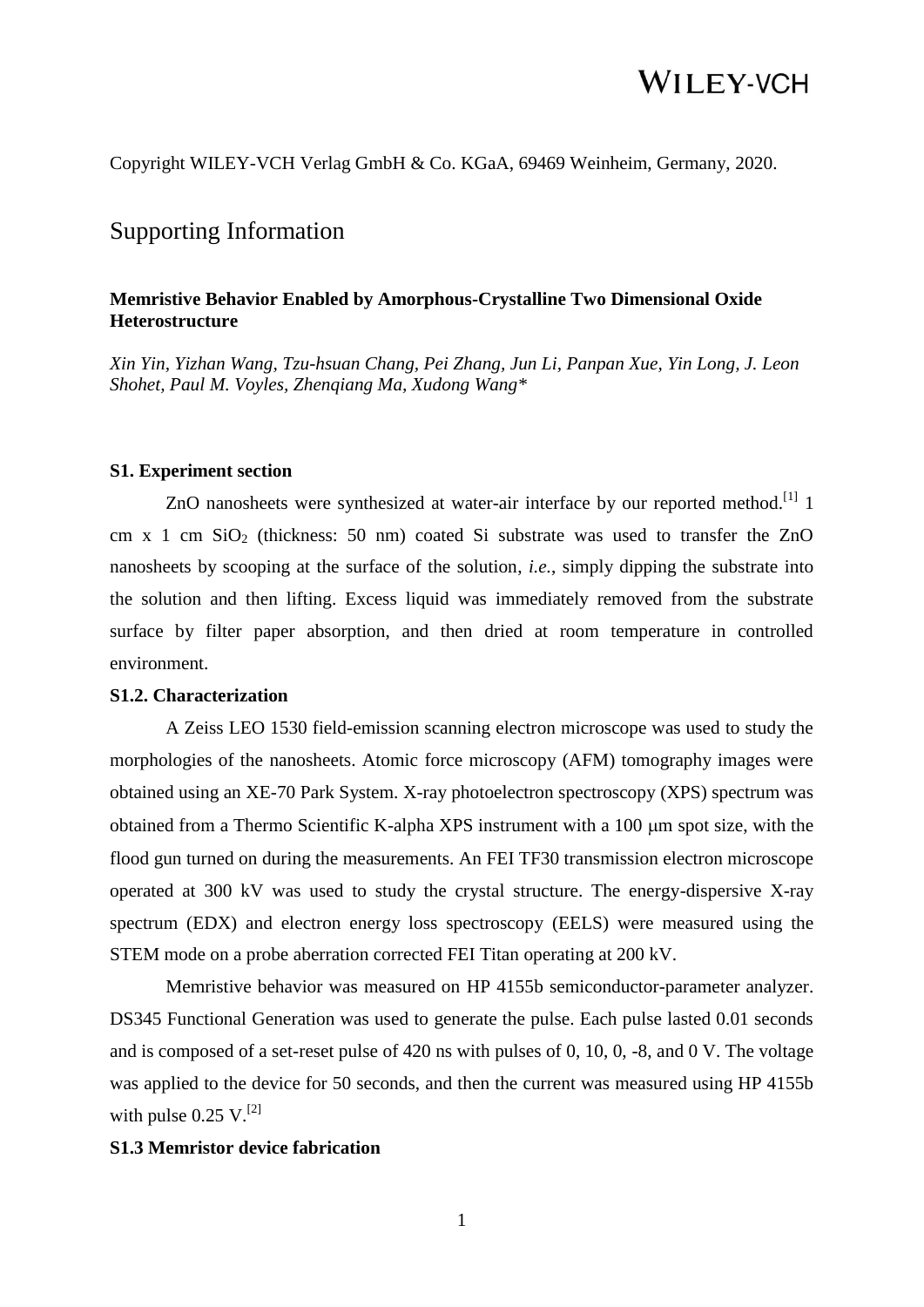The ZnO nanosheets were transferred to a Si substrate with 50 nm thermal oxide layer at the top. The samples were then annealed at 400  $^{\circ}$ C and 50 Pa for 1 hour in Ar atmosphere to remove residues from the solution-based synthesis. After annealing, the Ti/Au electrodes were deposited by e-beam evaporation with the usage of a shadow mask to form Au-ZnO-Au (MIM) devices. The purpose of using this direct deposition method for electrodes fabrication was to minimize the damage and surface contamination of the atomically thin ZnO nanosheets during the fabrication process. Due to the reactive oxide surface and ultrasmall thickness, the traditional e-beam lithography (e-beam writing/wet etch cycles) could introduce severe surface contamination and damage the nanosheets and interface. Finally, a 5-nm thin amorphous  $Al_2O_3$  layer was then deposited on the surface of the entire ZnO nanosheet device by atomic layer deposition (ALD). ALD coating was performed in a home-made ALD system. The target substrate was loaded on a quartz tube and placed at the position 5 cm away from the precursor inlet nozzle. N<sub>2</sub> gas with a flow rate of 40 sccm was introduced into the chamber to serve as the carrier gas. The system's base pressure was kept at 0.36 Torr. The chamber temperature was maintained at 150 °C for the experiment. Trimethylaluminum (TMA) and DI H2O vapors were pulsed into the deposition chamber separately with a pulsing time of 0.5 s and separated by 60 s  $N_2$  purging. Therefore, one deposition cycles involve 0.5 s of  $H_2O$  pulse  $+ 60$  s of N<sub>2</sub> purging  $+ 0.5$  s of TMA pulse  $+ 60$  s of N<sub>2</sub> purging with a TMA pressure change of 140 millitorr (chamber pressure difference before and after ALD valve open). The chamber was cooled down naturally under  $N_2$  flow after growth. 5 nm-thick  $Al_2O_3$  coatings were received after 50 ALD cycles, corresponding to a growth rate of 0.1 nm per cycle.

The as-transferred ZnO sample was annealed at 400 °C under Ar to remove possible organic residues before  $A1_2O_3$  coating. SEM, AFM and HRTEM analyses confirmed the surfaces of ZnO nanosheets were smooth and clean. The sharp  $ZnO/Al_2O_3$  interfaces were confirmed by cross-sectional TEM images, STEM element mapping, and the XPS depth profile.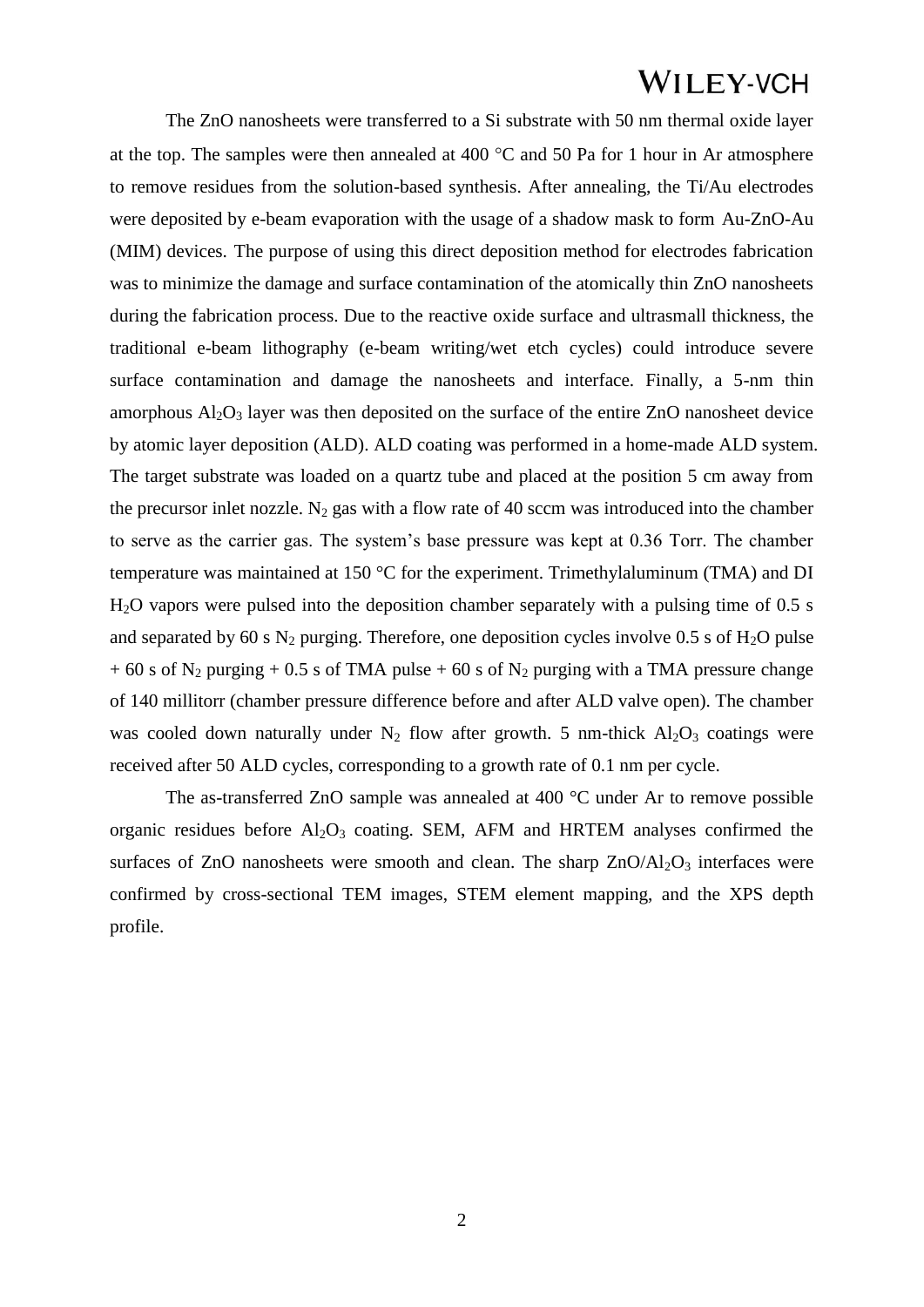

**S2.** SEM images and AFM characterization of the devices.

**Figure S1.** (a) Triangular ZnO nanosheets on Si substrate. (b, c) AFM of triangular ZnO nanosheets (d) Large scale SEM image of memory devices on Si substrate with 50 nm thermal oxide. (e) Enlarged SEM image showing the two Ti/Au electrodes and ZnO nanosheets. (f) Height profile along the red dashed line in (e), illustrating the configuration of the device. The thickness of Ti/Au electrodes were  $\sim$ 43 nm, and the channel width was  $\sim$ 3.1 µm.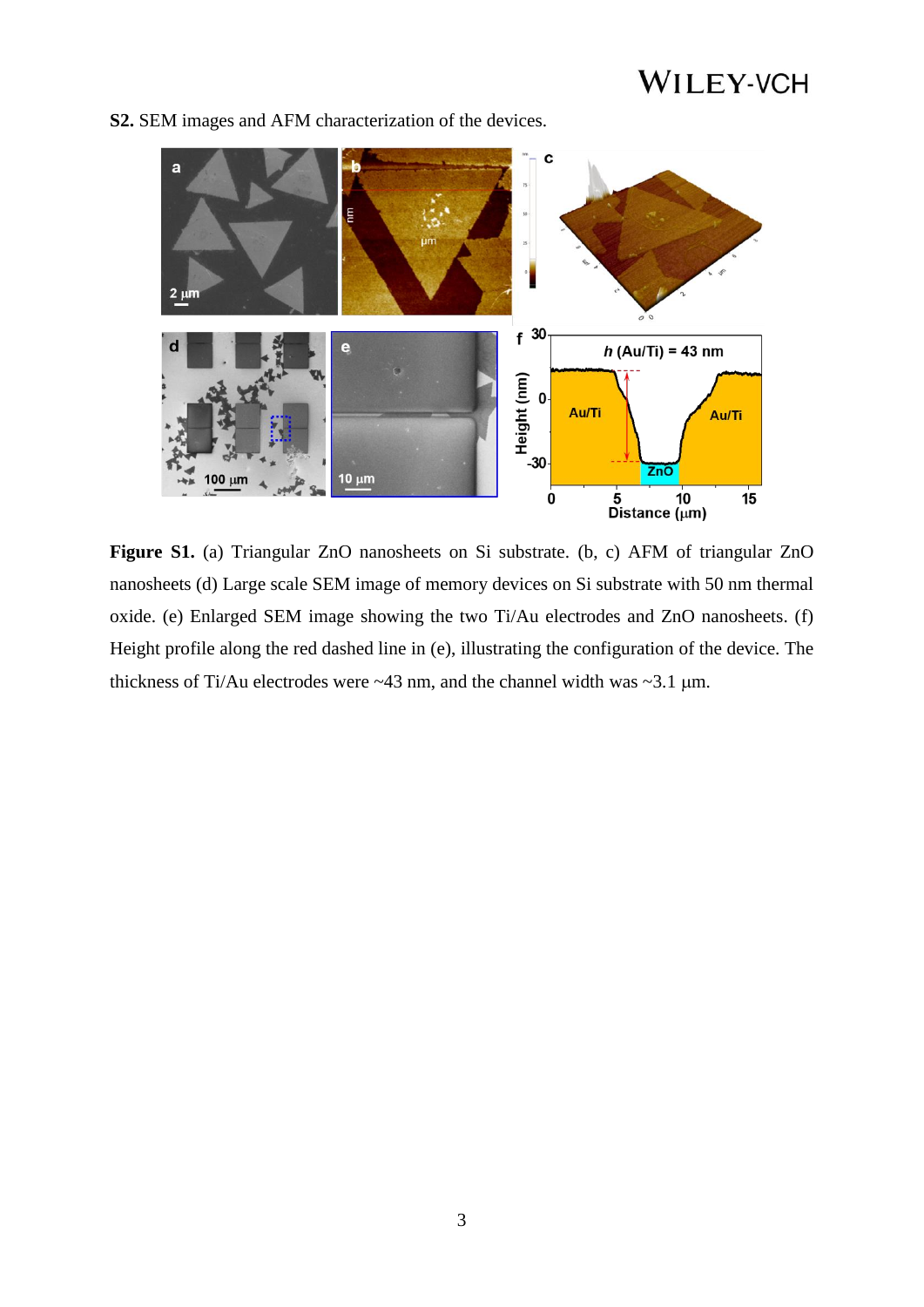**S3.** Device characterization without amorphous  $Al_2O_3$  coating and leakage current with amorphous  $Al<sub>2</sub>O<sub>3</sub>$  coating.



**Figure S2.** (a) Drain current versus drain voltage of the device without amorphous  $Al_2O_3$ coating, showing there was no current signal in the bias range of  $-15$  V to 15 V. (b) Gate current versus drain voltage curve of the device with amorphous  $Al_2O_3$  coating. During the memristive measurement, the leakage current that flowed through the substrate  $(SiO<sub>2</sub>/Si)$  was also monitored through a backgate on the device. As shown in Figure S2b, the leakage current was negligible when sweeping the voltage from -15 V to 15 V.



**Figure S3.** (a) AFM topography image of ZnO nanosheet coated by 5 nm  $\text{Al}_2\text{O}_3$  through atomic layer deposition. (b) Height profile showing the thickness of 0.78 nm for the nanosheet in (a).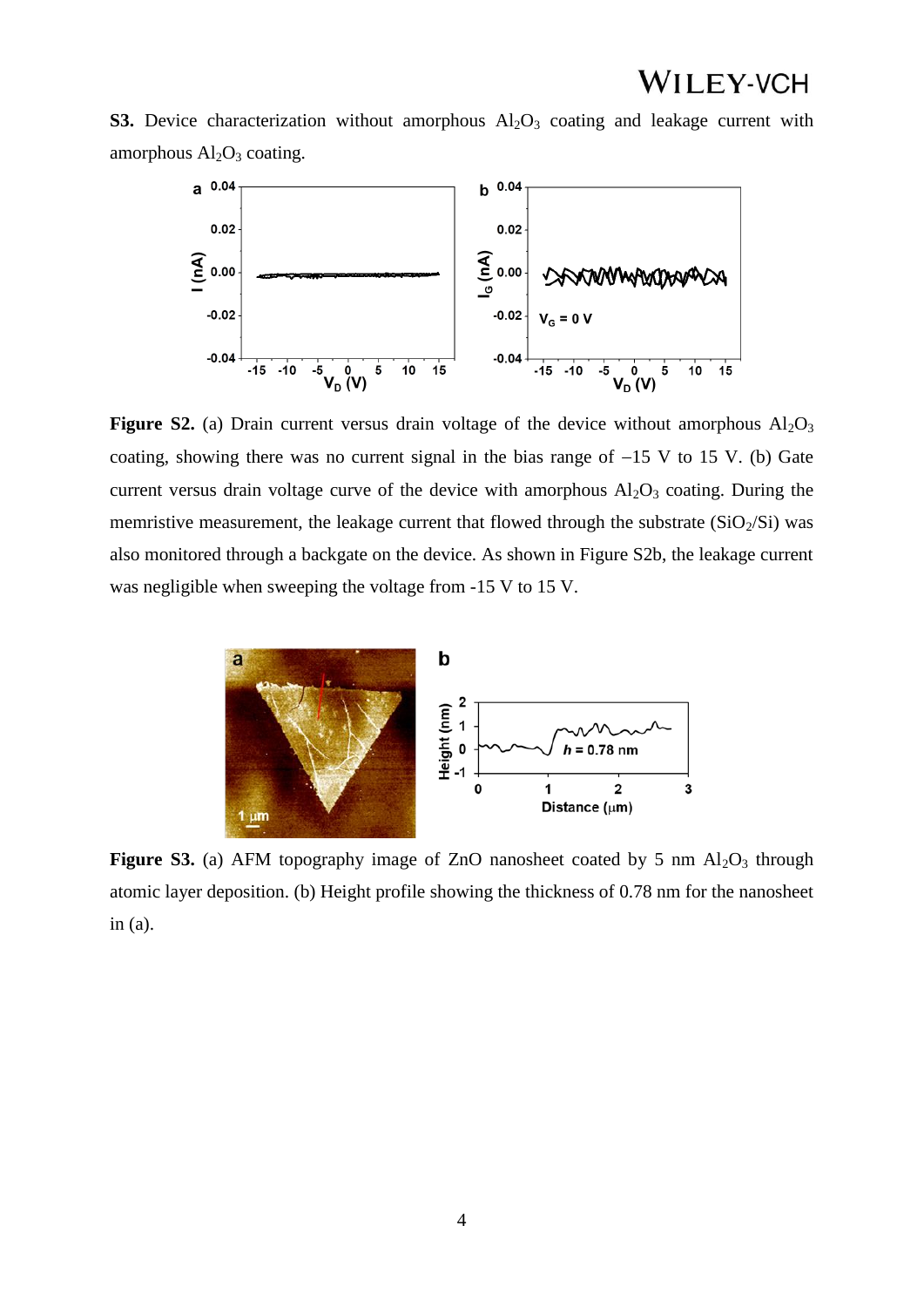**S4.** Device characterization with Al<sub>2</sub>O<sub>3</sub> coating but without ZnO nanosheets to illustrate that the  $Al_2O_3$  is not contributing to the memristive behavior.



Figure S4. (a) Drain current versus drain voltage when there was no ZnO nanosheet (with  $Al_2O_3$  coating), showing no current. (b) The corresponding SEM image without ZnO nanosheet (with Al<sub>2</sub>O<sub>3</sub> coating) between electrodes. (c) Drain current versus drain voltage of the device with only amorphous  $Al_2O_3$  coating, showing there was no current signal in the bias range from -20 V to 20 V. (d) The I-V curve after 2D  $ZnO/Al_2O_3$  heterostructure was destroyed. The  $Al_2O_3$  layer was deposited uniformly on both the electrodes and the area between the electrodes. The  $Al_2O_3$  layer had no contribution to the memristive behavior. This could be attributed to the large electrode gap  $(3 \mu m)$  and the ultrasmall thickness  $(5 \text{ nm})$  of the  $Al_2O_3$  film.

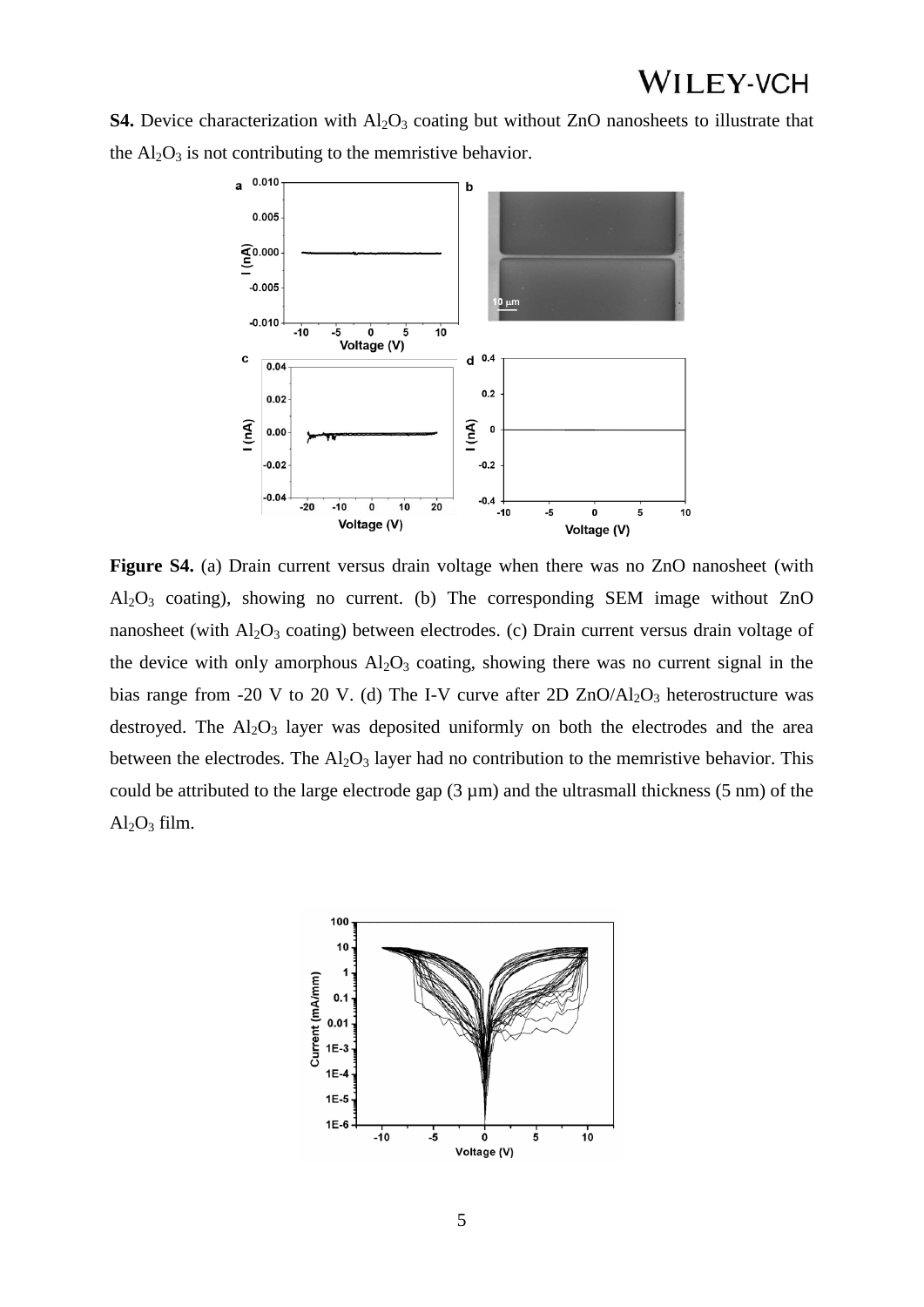**Figure S5.** The logarithm scale of I-V curves of  $ZnO/Al<sub>2</sub>O<sub>3</sub>$  memristor for 20 cycles without using pulse.



**Figure S6.** Pulse signal for endurance.



Figure S7. Schematic diagram for the mechanism of resistive switching. (i) the initial state of oxygen vacancies in ZnO nanosheets after  $Al_2O_3$  coating. (ii) Under the set voltage, the oxygen vacancies migrated toward the cathode (oxygen ions  $(O<sup>2−</sup>)$  toward the anode) and a conductive filament formed. (iii) Under the reset voltage, the filament ruptured and the device reset back to the HRS state

| <b>Material</b>                                                | <b>Carrier mobility</b> (cm <sup>2</sup> $V^{-1}$ s <sup>-1</sup> ) |  |  |
|----------------------------------------------------------------|---------------------------------------------------------------------|--|--|
|                                                                |                                                                     |  |  |
| $Ti_{0.91}O_2^{[3]}$                                           | 500                                                                 |  |  |
|                                                                |                                                                     |  |  |
| 2D MoO $(3-x)^{[4]}$                                           | >1100                                                               |  |  |
|                                                                |                                                                     |  |  |
| 2 CdO·GeO <sub>2</sub> thin film <sup>[5]</sup>                | 10                                                                  |  |  |
|                                                                |                                                                     |  |  |
| InGaO <sub>3</sub> (ZnO) <sub>5</sub> thin film <sup>[6]</sup> | >10                                                                 |  |  |
|                                                                |                                                                     |  |  |
| In-Ga-Zn-O thin film $^{[7]}$                                  | >10                                                                 |  |  |
|                                                                |                                                                     |  |  |

**Table S1.** Carrier mobility of metal oxides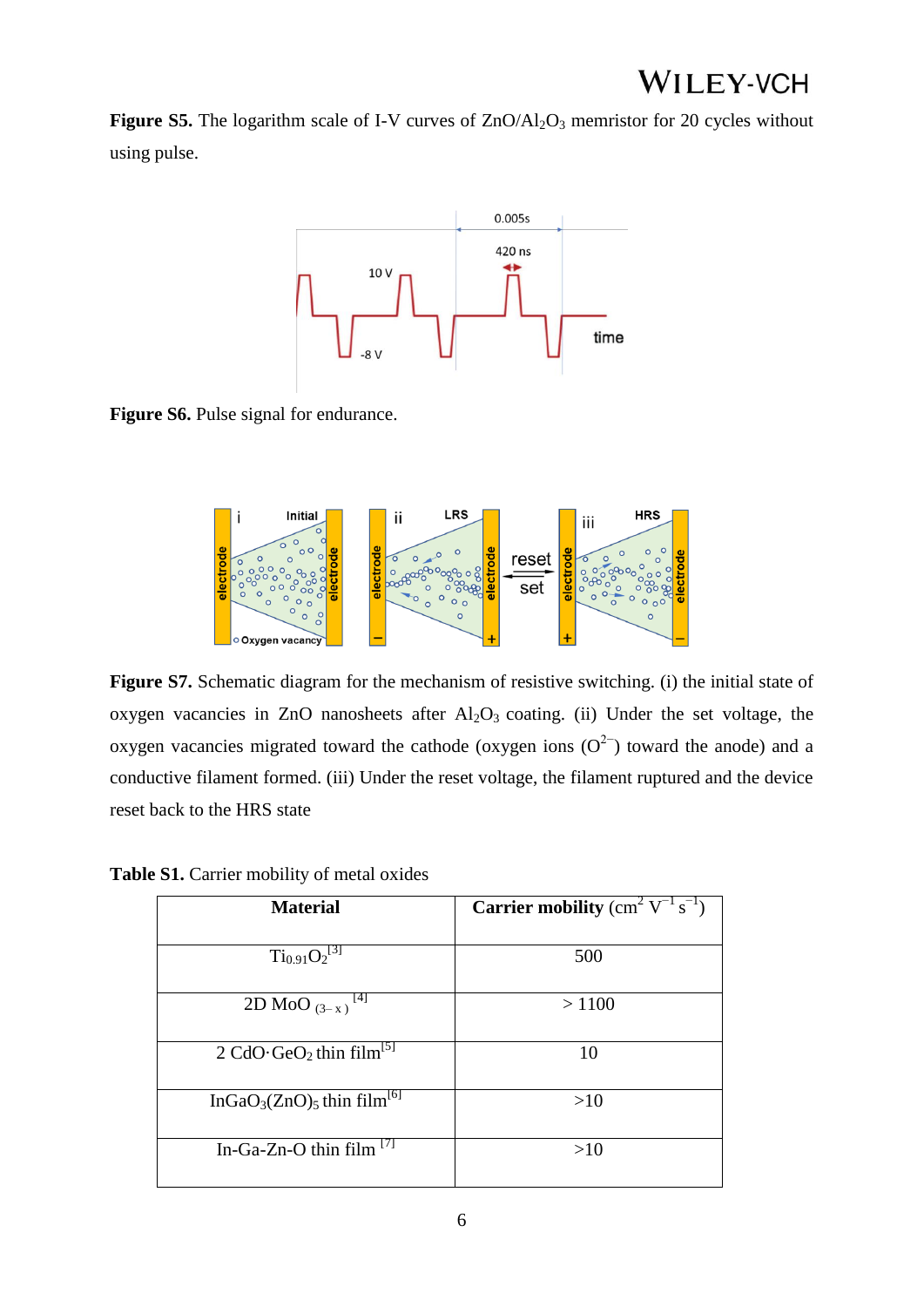| Single layer $MoS_2$ with $HfO_2^{[8]}$                          | ~200       |
|------------------------------------------------------------------|------------|
| alternating layers of $In_2O_3$ , $Ga_2O_3$ ,<br>and $ZnO^{[9]}$ | $25 - 45$  |
| Si-doped $Ga_2O_3$ <sup>[10]</sup>                               | ~200       |
| ZnO thin $\overline{\text{film}}^{\text{[11]}}$                  | 400        |
| n-type ZnO $film^{12}$                                           | 95.6       |
| Bulk ZnO $(50K)^{[13]}$                                          | 205 (2000) |
| $MoS2$ with $Al2O3[14]$                                          | 41.2       |
| $In2O3$ nanowire <sup>[15]</sup>                                 | $70 - 250$ |

**Table S2.** Comparison of the memristive performance of ZnO devices

| Devices        | Maximum<br>operation current<br>(mA) | $V_s(V)$ | $V_R$<br>(V) | Electric filed<br>$(x10^7 V/m)$ | ON/OFF ratio<br>(times) |
|----------------|--------------------------------------|----------|--------------|---------------------------------|-------------------------|
| 1              | 0.1                                  | 12       | $-5$         | 0.4                             | $2*10^3$                |
| $\overline{2}$ | 0.1                                  | 11       | $-10$        | 0.37                            | $2*10^3$                |
| 3              | 0.03                                 | 15       | $-15$        | 0.5                             | $5*10^2$                |
| $\overline{4}$ | 0.03                                 | 7.5      | $-5$         | 0.25                            | $1*10^3$                |
| 5              | 0.03                                 | 9        | $-7.5$       | 0.3                             | $1*10^3$                |
| 6              | 0.03                                 | 8.75     | $-7.44$      | 0.29                            | $1*10^3$                |

**Table S3**. Summary of representative 2D resistive switching devices

| 2D<br>materials  | structure     | Vset | Vreset | distance  | Set field<br>$\sqrt{V} \cdot m^{-1}$ | Current       | Ref. |
|------------------|---------------|------|--------|-----------|--------------------------------------|---------------|------|
| MoS <sub>2</sub> | $Au/MoS_2/Au$ | 80   | $-80$  | $5 \mu m$ | $1.6*10'$                            | $\sim 0.2$ mA | 16 I |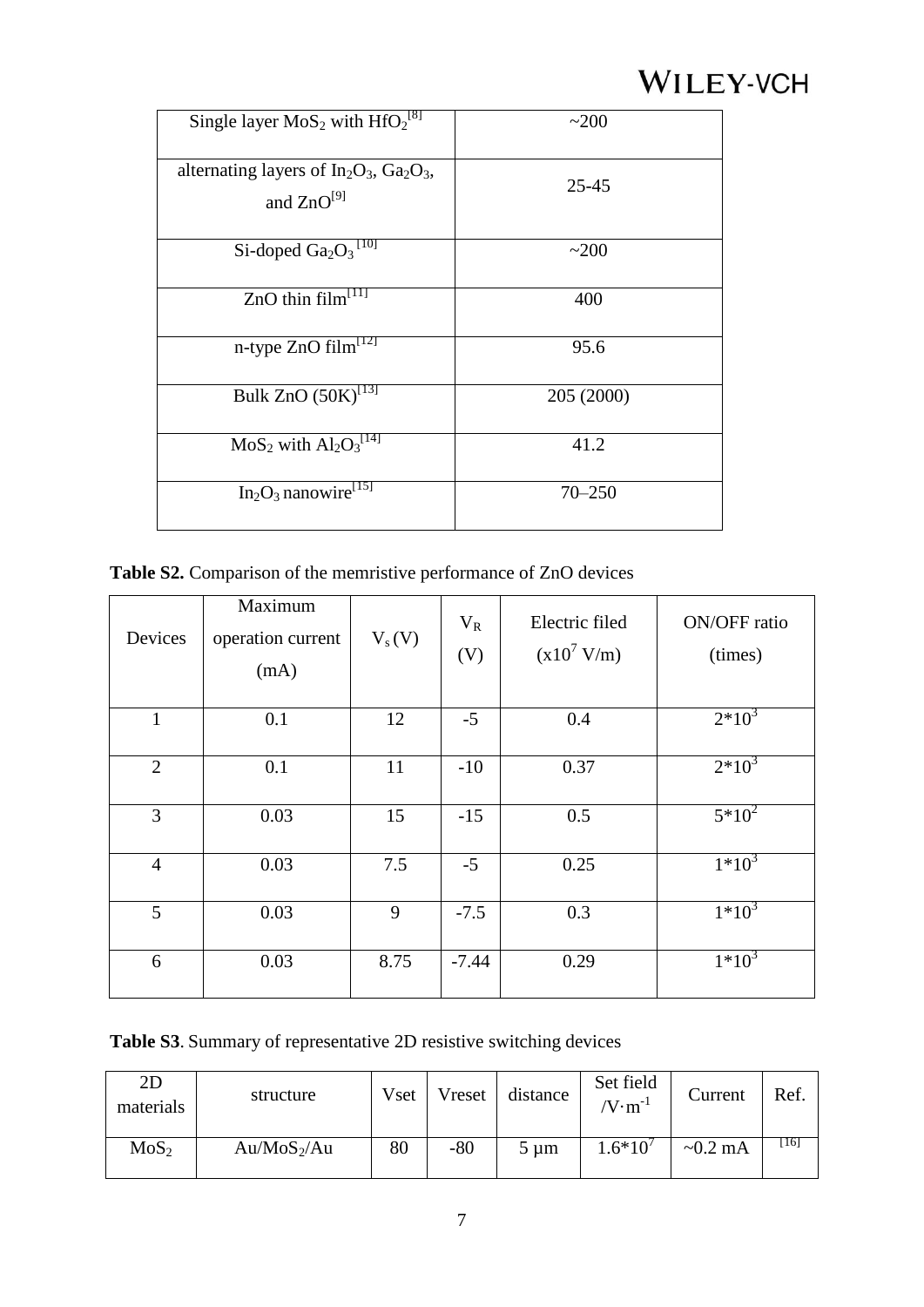| $MoS_{2-x}O_x$                         | Graphene / $MoS2$ .<br>$_{x}O_{x}/G$ raphene | 3.5          | $-4.8$  | $40 \text{ nm}$ | $8.75*10^7$ | $\sim$ 1 mA      | $[2]$        |
|----------------------------------------|----------------------------------------------|--------------|---------|-----------------|-------------|------------------|--------------|
| MoS <sub>2</sub>                       | $Au/Ti/MoS_2/Ti/Au$                          | 15           | $-15$   | $2 \mu m$       | $0.75*10^7$ | $0.2 \text{ mA}$ | $[17]$       |
| MoS <sub>2</sub>                       | $Au/MoS_2/Au$                                | $\mathbf{1}$ | $-1.25$ | $0.7$ nm        |             | $10 \text{ mA}$  | $[18]$       |
| ZnO/Al <sub>2</sub><br>$O_3$           | $Au/Ti/ZnO/Al_2O_3/Ti$<br>/Au                | 8.75         | $-7.44$ | $3 \mu m$       | $0.29*10^7$ | $0.03$ mA        | This<br>work |
| $WO_3 \cdot 2H_2$<br>O                 | $Cu/WO_3·H_2O/ITO-$<br><b>PET</b>            | $\mathbf{1}$ | $-1.14$ | $600$ nm        | $0.16*10^7$ | $10 \text{ mA}$  | $[19]$       |
| MoO <sub>x</sub> /M<br>OS <sub>2</sub> | $Ag/MoO_x/MoS_2/Ag$                          | 0.15         | $-0.1$  | $100$ nm        | $0.16*10^7$ | $10 \text{ mA}$  | $[20]$       |
| Graphene<br>Oxide                      | $Al/G-O/Al/$                                 | 2.5          | $-3$    | $15 \text{ nm}$ | $16*10^7$   | $0.05$ mA        | $[21]$       |
| $h-BN$                                 | Ti/thin h-BN/Cu                              | 0.4          | $-0.8$  | $2 \text{ nm}$  | $20*10^7$   | $2 \text{ mA}$   | $[22]$       |

#### **References:**

- [1] X. Yin, Y. Wang, R. Jacobs, Y. Shi, I. Szlufarska, D. Morgan, X. Wang, *Nano Lett.*  **2019**, *19*, 7085.
- [2] M. Wang, S. Cai, C. Pan, C. Wang, X. Lian, Y. Zhuo, K. Xu, T. Cao, X. Pan, B. Wang, S.-J. Liang, J. J. Yang, P. Wang, F. Miao, *Nat. Electron.* **2018**, *1*, 130.
- [3] M. Osada, T. Sasaki, *Adv. Mater.* **2012**, *24*, 210.
- [4] S. Balendhran, J. Deng, J. Z. Ou, S. Walia, J. Scott, J. Tang, K. L. Wang, M. R. Field, S. Russo, S. Zhuiykov, M. S. Strano, N. Medhekar, S. Sriram, M. Bhaskaran, K. Kalantar-zadeh, *Adv. Mater.* **2013**, *25*, 109.
- [5] S. Narushima, M. Orita, M. Hirano, H. Hosono, *Phys. Rev. B* **2002**, *66*, 035203.
- [6] K. Nomura, T. Kamiya, H. Ohta, K. Ueda, M. Hirano, H. Hosono, *Appl. Phys. Lett.*  **2004**, *85*, 1993.
- [7] K. Nomura, H. Ohta, A. Takagi, T. Kamiya, M. Hirano, H. Hosono, *Nature* **2004**, *432*, 488.
- [8] B. Radisavljevic, A. Radenovic, J. Brivio, V. Giacometti, A. Kis, *Nat. Nanotech.* **2011**, *6*, 147.
- [9] Y.-H. Lin, H. Faber, J. G. Labram, E. Stratakis, L. Sygellou, E. Kymakis, N. A. Hastas, R. Li, K. Zhao, A. Amassian, N. D. Treat, M. McLachlan, T. D. Anthopoulos, *Adv. Sci.*  **2015**, *2*, 1500058.
- [10] Y. Kang, K. Krishnaswamy, H. Peelaers, C. G. Van de Walle, *J. Phys. Condens. Matter.* **2017**, *29*, 234001.
- [11] I. Gonzalez-Valls, M. Lira-Cantu, *Energy Environ. Sci.* **2009**, *2*, 19.
- [12] F. X. Xiu, Z. Yang, L. J. Mandalapu, D. T. Zhao, J. L. Liu, W. P. Beyermann, *Appl. Phys. Lett.* **2005**, *87*, 152101.